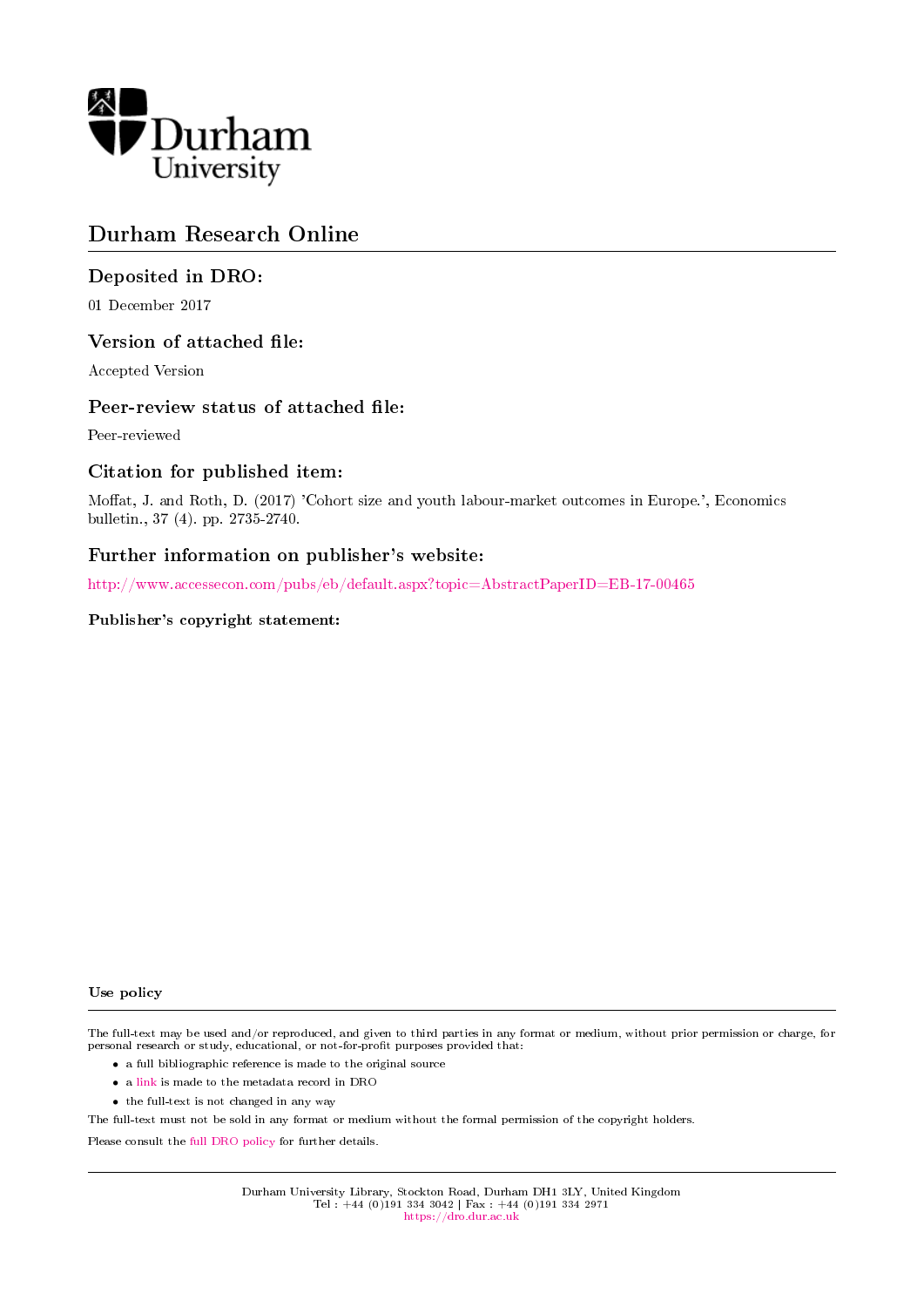# **Cohort size and youth labour-market outcomes in Europe**

John Moffat (Durham University)\* Duncan Roth (Institute for Employment Research)<sup>+</sup>

## **Abstract**

Using data from 49 European regions covering 2005-2012, this paper estimates the effect of cohort size on youth employment and unemployment outcomes. The effects are found to be very sensitive to the age range of the sample used for estimation. In particular, the results show a negative (positive) effect of cohort size on employment (unemployment) among individuals aged 18-22 but the opposite effects among older individuals. This heterogeneity is driven by Eastern and Western European countries. For Southern European countries, belonging to a larger cohort is found to be beneficial across all age groups.

JEL classification J10, J21, R23

Keywords Cohort size, unemployment, employment, effect heterogeneity

\*John Moffat, Durham University, Department of Economics and Finance

<sup>+</sup>Duncan Roth, Institute for Employment Research, Josef-Gockeln-Str. 7, 40474 Düsseldorf, Germany Tel: 0049-(0)211-4306108, Email: [duncan.roth@iab.de](mailto:duncan.roth@iab.de)

This paper uses data from the European Union Statistics on Income and Living Conditions (EU-SILC). The results and conclusions are those of the authors and not those of Eurostat, the European Commission or any of the national statistical authorities whose data have been used.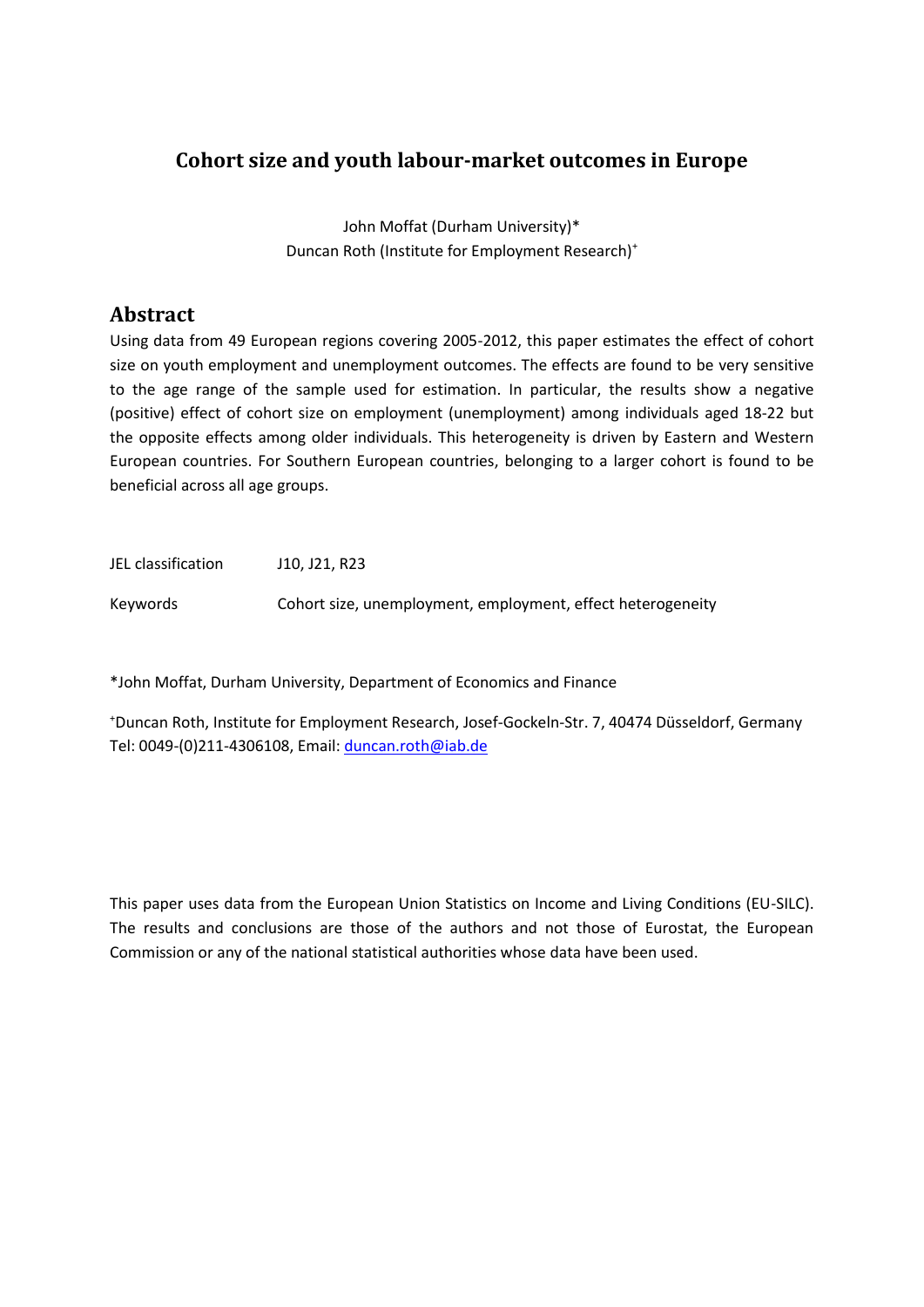# **1 Introduction**

The question of how cohort size affects the labour-market prospects of its members has generated a substantial body of research. While there exists ample evidence that, ceteris paribus, wages are lower in larger cohorts (see Moffat and Roth, 2016, for a survey), the effect on (un-)employment outcomes is less well understood. The cohort-crowding hypothesis is based on the assumption that differently aged workers are only imperfectly substitutable due to differences in human capital (Welch, 1979). If wages are not fully flexible, an increase in the size of an age group will lead to an increase in the unemployment rate of that group. Korenman and Neumark (2000) provide evidence from cross-country longitudinal data in support of the cohort-crowding hypothesis by showing that increases in the size of youth cohorts lead to higher youth unemployment rates. Opposing results are obtained by Shimer (2001). Using data on a panel of US states, he finds that the size of the youth cohort reduces the unemployment rate of youths (as well as other age groups). These findings are motivated through a search-and-matching model in which young individuals are more often without a job or less well matched to their employers than older individuals and are therefore more willing to take up or switch jobs. This makes it easier for firms to make a productive match with workers in areas with a large number of young individuals. They therefore react to an expected increase in the youth cohort by creating vacancies, to the benefit of all age groups.

The small number of studies that have since looked at the relationship between age structures and unemployment outcomes have yielded mixed results. Using data on Swedish labour markets, Skans (2005) finds that the youth unemployment rate falls when the size of young age groups increases. Contradicting evidence is provided by Biagi and Lucifora (2008): their analysis of European countries suggests that larger youth cohorts lead to higher unemployment rates among the young. A common feature of this literature is the use of the share of individuals aged either 15-24 or 16-24 as the definition of the youth cohort.

This paper contributes new results based on the longitudinal European Union Statistics on Income and Living Conditions (EU-SILC) which provides greater cross-regional variation than has so far been used to address this question. More importantly, this paper adopts a flexible approach towards the definition of the youth population and shows that the effects on (un-)employment are highly sensitive to the age range of the sample used for estimation. We also find evidence that the effect of cohort size on employment and unemployment differs between Eastern, Southern and Western Europe which casts doubt on the appropriateness of pooling data across disparate economies in a single estimation sample. While the Eastern and Western Europe display heterogeneous age-specific cohort-size effects, belonging to a large cohort is beneficial across all age groups in Southern Europe.

The next section discusses the dataset and empirical model. The results are presented in Section 3 and Section 4 concludes.

## **2 Data and Methodology**

The major part of the dataset is constructed by combining nine longitudinal EU-SILC releases (see Moffat and Roth, 2016, for details on the process of appending the different datasets). This not only allows extension of the time dimension of the dataset beyond the four years provided by a single longitudinal release, but also increases the number of observations within a given year. The resulting dataset contains 2.76 million observations on over 1 million individuals, covering 2004-2013. For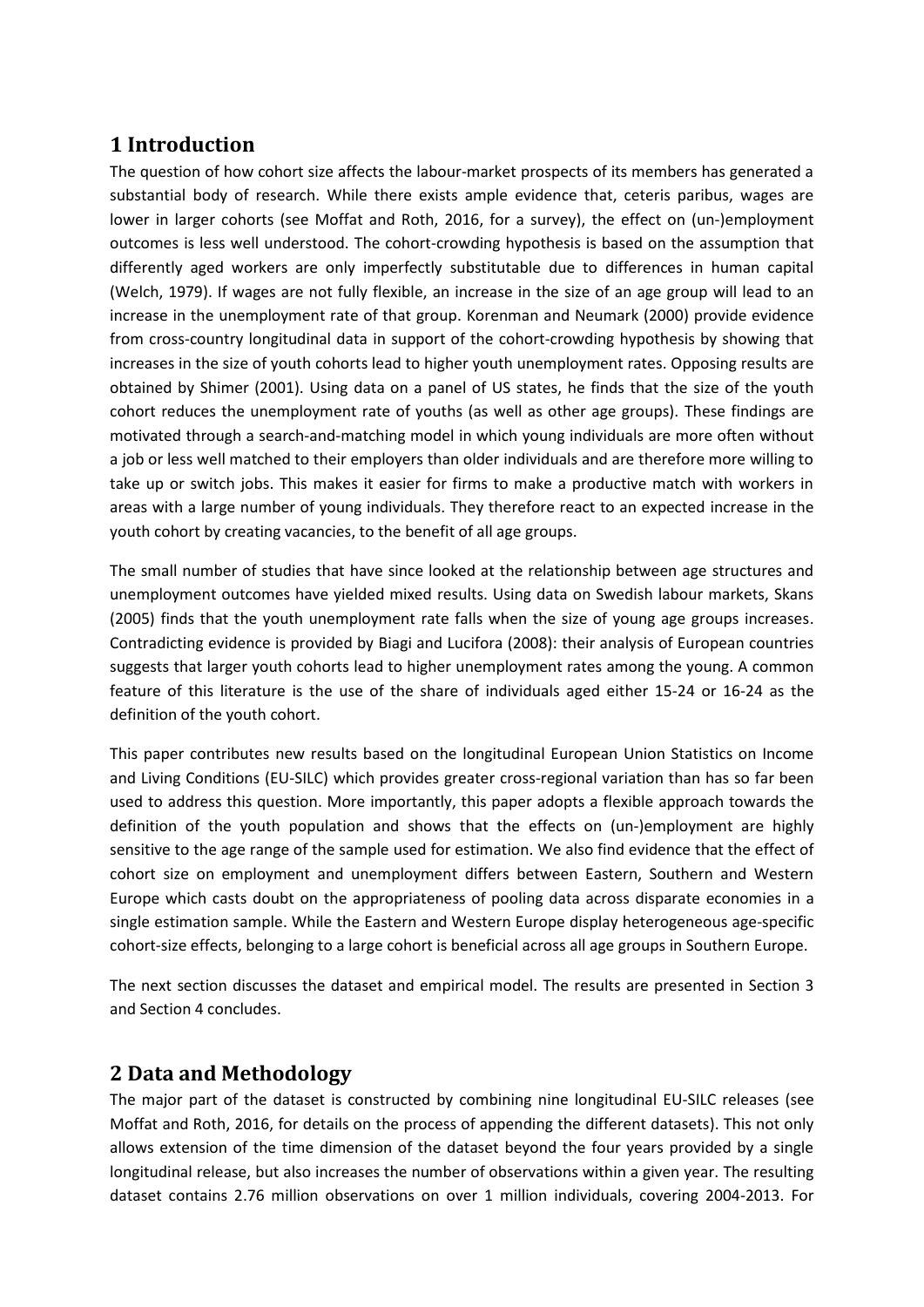purposes of estimation, the dataset is aggregated to the level of region-year cells. Because individuals in EU-SILC are not randomly sampled, this requires the use of weights. These are constructed by adjusting the weights provided in each release of EU-SILC to take account of the number of rotational groups within a country-year combination. The dataset is supplemented by the size of relevant age groups between 1990 and 1999 (which is used to construct instrumental variables) from Eurostat's publicly available database. After the removal of countries for which the full range of required information is not available<sup>1</sup>, the final dataset is a balanced panel of 49 Nomenclature of Territorial Units for Statistics (NUTS) 1 regions from the following countries covering 2005-2012 (number of regions per country in parentheses): Austria (3), Belgium (3), Czech Republic (1), Denmark (1), Estonia (1), Greece (4), Spain (7), France (8), Hungary (3), Italy (5), Lithuania (1), Luxemburg (1), Latvia (1), Poland (6), Sweden (3), Slovakia (1).

The analysis estimates the effect of youth cohort size on the share of young individuals in region *r* and year *t* that are unemployed and employed. Since females are excluded to reduce problems from selected labour-market participation, these fractions are calculated from the individual-level data as the weighted sum of male youths who report to be (un-)employed in a given region-year group divided by the total male youth population in that cell. In order to assess the extent to which the effect varies with the age range of the sample, the model is estimated separately for the following age groups: 18-22, 19-23, 20-24, 21-25, 22-26, 23-27, 24-28 and 25-29.

The model's central explanatory variable is the share of young individuals in the working-age population. This ensures comparability with the previous literature. The youth population is defined as a 5-year age group, which leads to the following measure of cohort size:

(1) 
$$
CS_{jrt} = \frac{N_{jrt} + N_{j+1,rt} + N_{j+2,rt} + N_{j+3,rt} + N_{j+4,rt}}{N_{16-65,r,t}}
$$

*Njrt* is the weighted number of individuals aged *j* (where *j* ranges from 18 to 25 in accordance with the lower age range of the sample) in region *r* in year *t*. Since the model is estimated separately for each of the above mentioned age ranges, the cohort-size variable is age-invariant within the samples used for estimation. As they are not available to the labour market, individuals reporting to be in the military or disabled or unfit to work are omitted from the sample and from computation of the cohort-size variable. However, since it is not possible to definitively categorise other individuals reporting themselves to be neither employed nor unemployed as either available or unavailable to the labour market (Jones and Riddell, 2006; Moffat and Yoo, 2015), we follow the approach of the extant literature and include them in our measure of cohort size.

The effect of cohort size on the outcome variables is therefore modelled as follows:

(2) 
$$
share_{jrt} = \alpha + \beta CS_{jrt} + \eta_r + \pi_t + \varepsilon_{rt}
$$

1

The variable *sharejrt* represents either the unemployment or employment share, *CSjrt* represents cohort size,  $\eta_r$  is a set of region dummies and  $\pi_t$  is a set of time dummies. The size of an age group in a given region and year is not necessarily exogenous because individuals might react to economic shocks by migrating into regions that offer better economic prospects. If such self-selection takes place, cohort-size would be endogenous to the share of individuals that are (un-)employed and

<sup>&</sup>lt;sup>1</sup> These are Germany, the Netherlands, Portugal, Croatia, Finland, Iceland, Slovenia, Ireland, the United Kingdom, Bulgaria, Cyprus, Malta, Norway and Romania.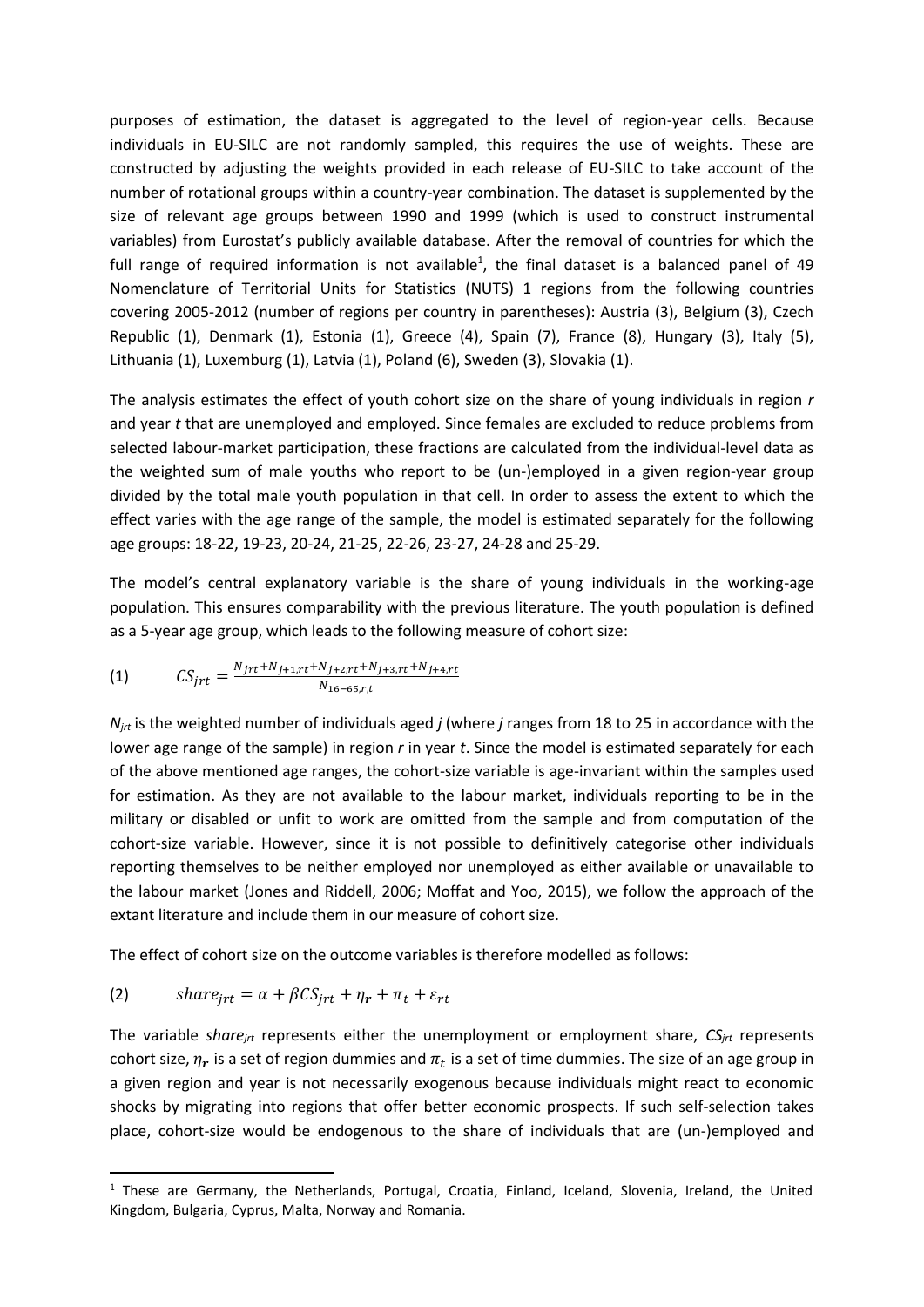estimation by ordinary least squares (OLS) would yield an inconsistent estimate of the cohort-size effect. In order to address this issue, we employ an instrumental variable (IV) strategy. Specifically, we use the relative size of the age group that is fourteen years younger than the reference group as observed fourteen years earlier as an instrument. Instruments of this type have been regularly used in this literature<sup>2</sup> and are appealing because, in the absence of large net migration rates or natural population changes, a cohort that was relatively large (small) in the past will remain large (small) in the present.

(3) 
$$
CS_{\_}J_{n} = \frac{N_{j-14,r,t-14} + N_{j-13,r,t-13} + N_{j-12,r,t-12} + N_{j-11,r,t-11} + N_{j-10,r,t-10}}{N_{2-51,r,t-14}}
$$

## **3 Results**

**.** 

Figure 1 shows the estimated coefficients and associated confidence intervals for the cohort-size variable from IV estimation using overlapping samples of differently aged individuals. For both outcome variables, the effect of cohort size varies substantially across age groups. When the dependent variable is the unemployment share, the effects are positive and statistically significant for individuals aged 18-22 but negative and statistically significant for older groups. The effect appears to converge to between -5 and -6 for the older groups implying that an increase in cohort size of 1 percentage point would lead to a reduction of the age-specific employment share of between 5 and 6 percentage points.<sup>3</sup> In the employment model, cohort-size effects are negative and significant for individuals aged 18-22 but positive and significant for older age groups, converging to a value of between 6 and 8.<sup>4</sup>

Since the unemployment (employment) share is the unemployment (employment) rate multiplied by the labour force participation rate, it is straightforward to show the source of the effect heterogeneity shown in Figure 1. Estimation of Equation (2) using the unemployment/employment rate and the labour force participation rate as the dependent variable reveals that the variation in the estimated coefficients is largely due to effects on the unemployment/employment rate. With the exception of the age groups 23-27, 24-28 and 25-29, for which the effects are positive but small, the effects on the participation rate are not statistically significant. Estimation of the model using the education share as the dependent variable shows, unsurprisingly, that these latter results coincide with negative effects on the education share. These results are presented in Figures S10 and S11 in the Supplementary Material.

<sup>&</sup>lt;sup>2</sup> Further information on the instrument can be found in Moffat and Roth (2016), while the validity of time- and age-lagged instruments is discussed in Garloff and Roth (2016).

<sup>&</sup>lt;sup>3</sup> To allow for direct comparison with Shimer (2001), a double-log specification is also estimated. In the case of the unemployment share the estimated coefficients at the upper end of the age range are about 50% larger than the corresponding effects in Shimer (2001). However, for older age groups his analysis produces results that are comparable in magnitude to those reported in Table 1. The estimated coefficients are shown in Table S1 in the Supplementary Material.

<sup>&</sup>lt;sup>4</sup> Similar results are obtained when using Ordinary Least Squares estimation (see Figure S2 in the Supplementary Material), additional covariates are added to the model (Figure S3), all available regions available between 2004-2013 are included (Figure S4); an age-varying cohort-size measure (Wright, 1991; Brunello, 2010; Moffat and Roth, 2016) is used (Figure S5); individuals years are removed from the sample (Figure S6); individual regions are removed from the sample (Figure S7); no weights are used (Figure S8) and the population aged 16-65 is used as the weight (Figure S9).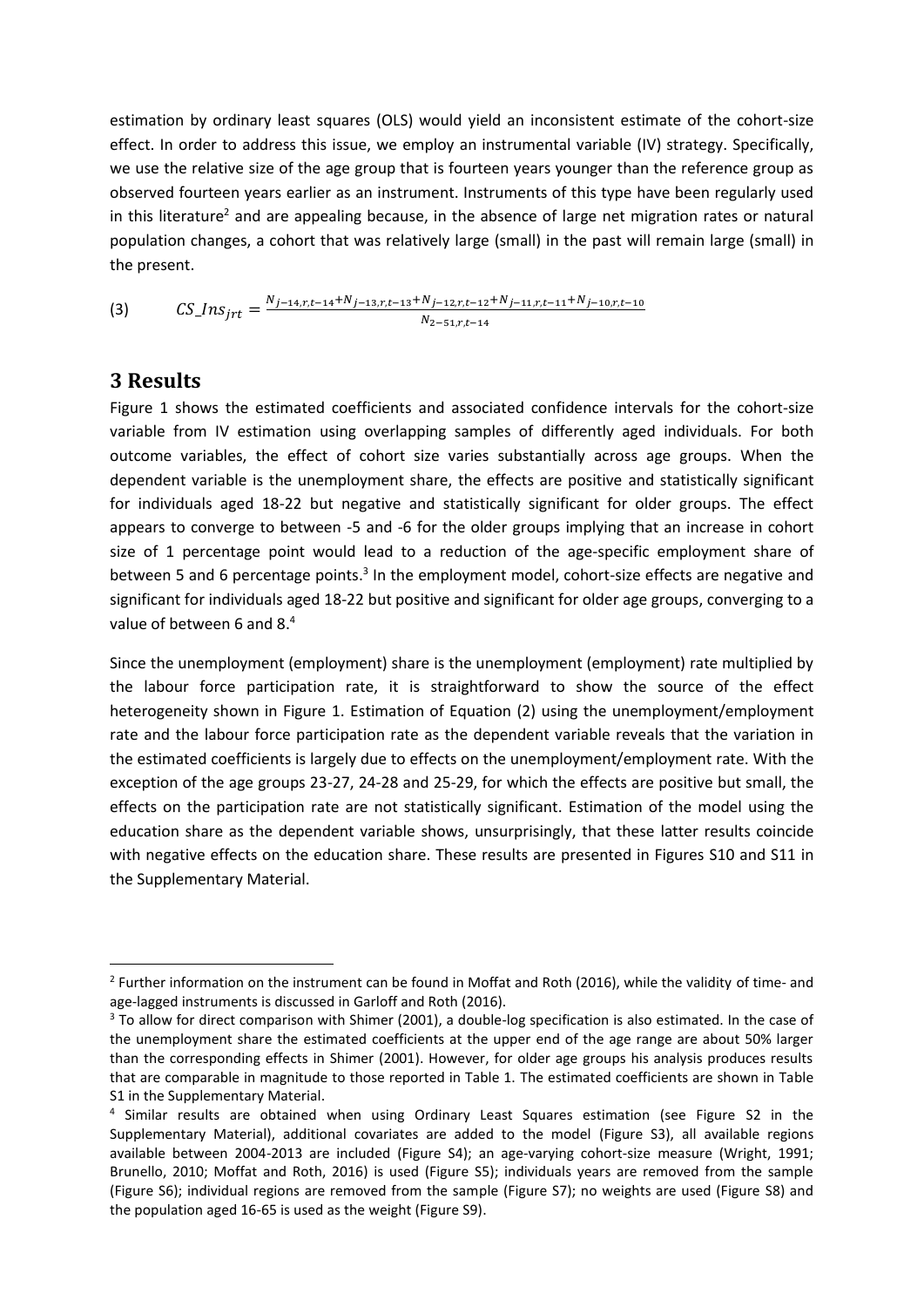

#### **Figure 1: Estimated cohort-size coefficients across age groups**

Estimated coefficients are obtained from weighted 2SLS estimation of a model containing dummy variables for regions and years. The weights are the estimated number of male observations in the relevant age group in a region-year cell. Robust standard errors are used.

In order to assess whether the pattern observed in Figure 1 is also obtained for different parts of Europe, Equation (1) is re-estimated for regions in Eastern Europe (Czech Republic, Estonia, Hungary, Latvia, Lithuania, Poland and Slovakia), Southern Europe (Greece, Italy and Spain) and Western Europe (Austria, Belgium, Denmark, France, Luxembourg and Sweden). Figure 2 shows that Eastern Europe shows the greatest heterogeneity across age. The estimated effects on the unemployment (employment) share are positive (negative) and statistically significant for younger age groups but become negative (positive) for age groups 23-27 and above. There is also considerable heterogeneity in Western Europe: the effects are positive (negative) on unemployment (employment) but statistically insignificant for age groups 18-22 and 25-29 but of the opposite sign for all other age groups. Membership of a large cohort therefore has a mostly positive effect on youth labour market outcomes in Western Europe although the magnitude of the effect is variable. By contrast, the estimated coefficients for Southern Europe show very little heterogeneity across age. Although they are relatively modest (between -3 and -5 for unemployment and 4 and 5 for employment), they suggest that belonging to a larger cohort is beneficial for all of the age groups considered. This is therefore consistent with the argument of Shimer (2001) that firms disproportionately create jobs in regions with large youth populations.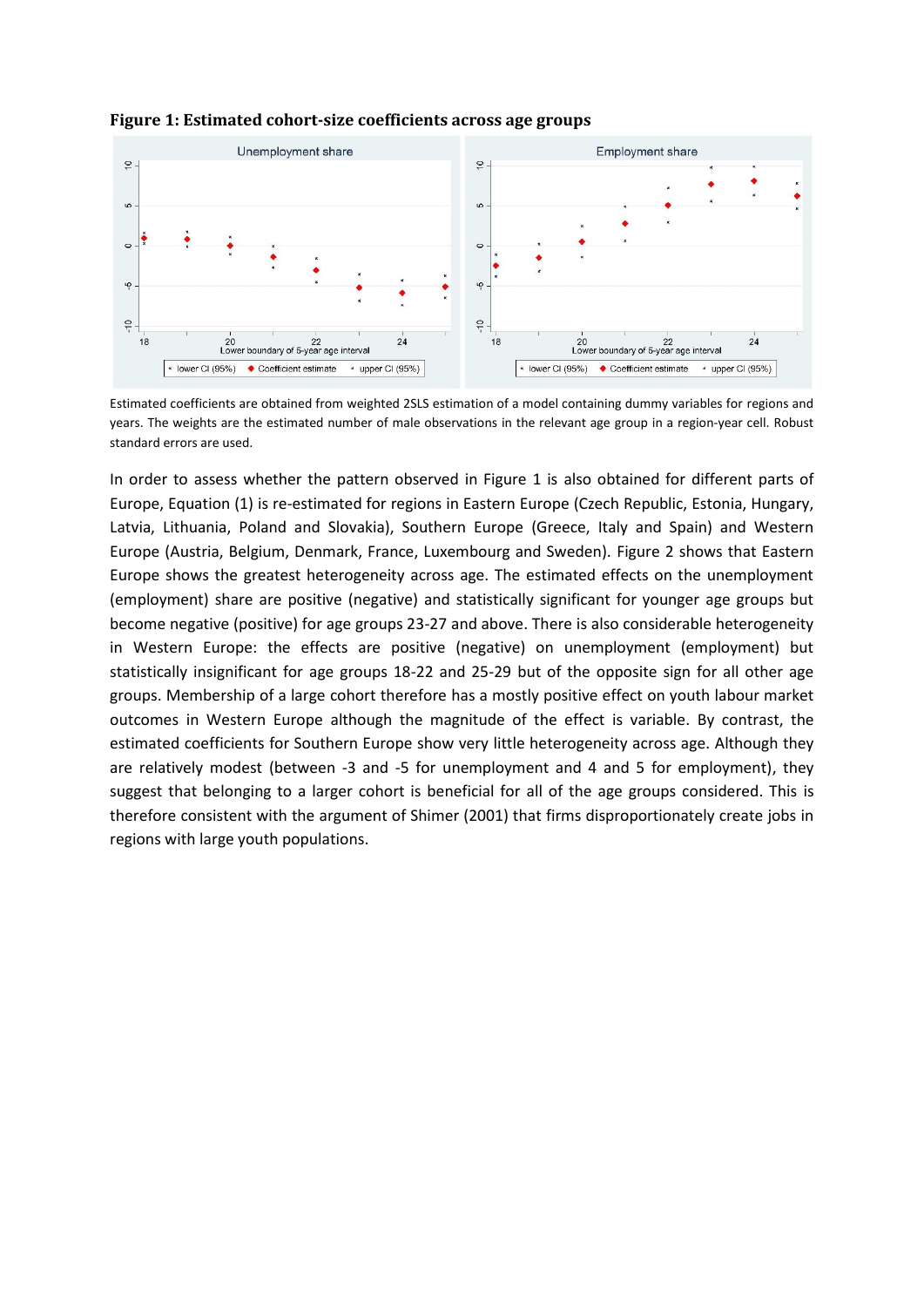**Figure 2: Estimated cohort-size coefficients across age groups for Eastern, Southern and Western Europe (unemployment share)**



Estimated coefficients are obtained from weighted 2SLS estimation of a model containing dummy variables for regions and years. The weights are the estimated number of male observations in the relevant age group in a region-year cell. Robust standard errors are used.

 $\bullet$  South

 $\bullet$  West

\* upper CI (95%)

 $*$  upper CI (95%)

\* lower CI (95%)

\* lower CI (95%)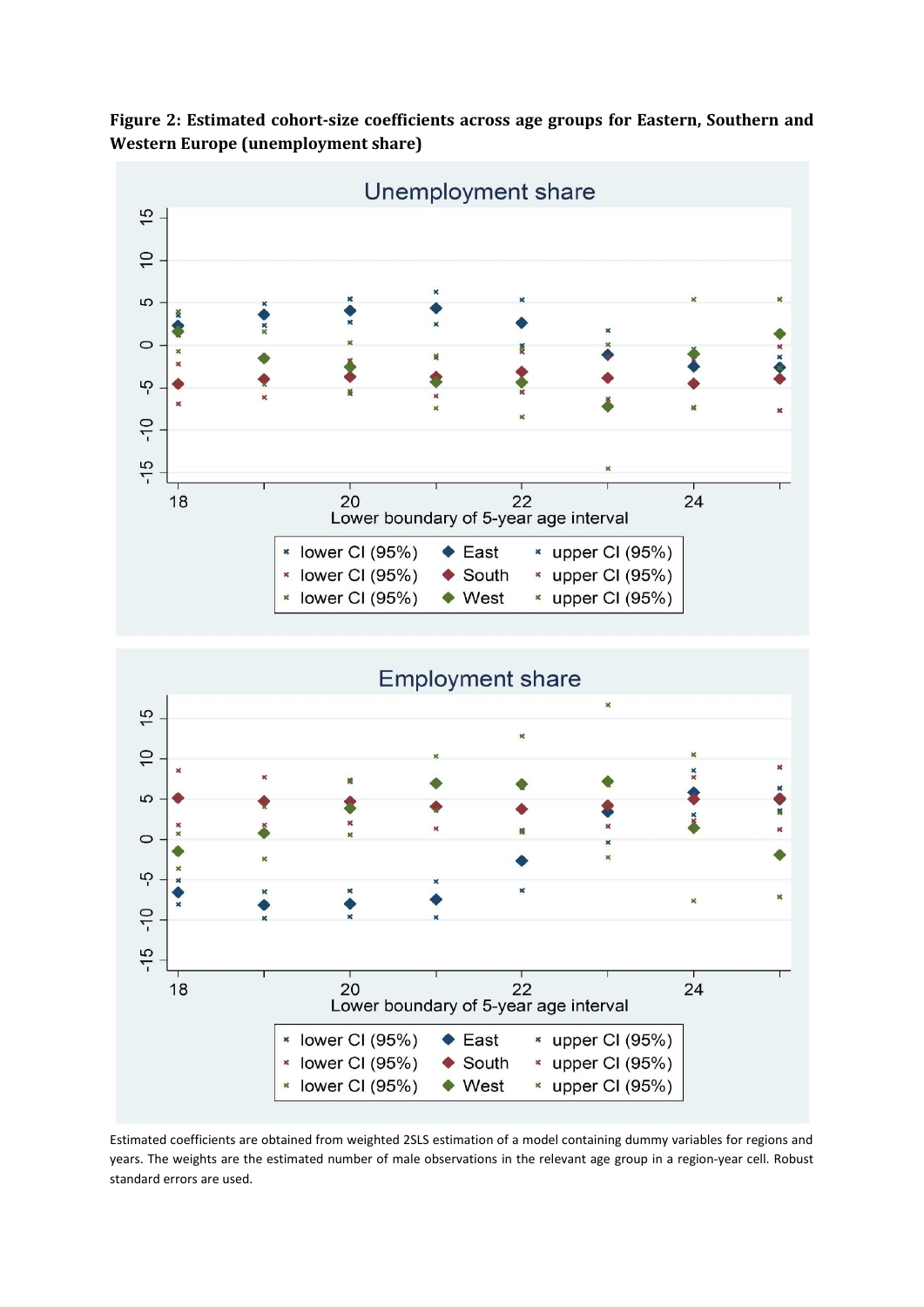While the results for Western Europe and, particularly, Southern Europe tend to support the hypothesis that young individuals gain (to different extents) from membership of larger cohorts, the story is more complex for Eastern Europe. One explanation is that the change in the coefficient estimates seen in Eastern Europe is the result of differences in the relative strengths of the (harmful) effects of cohort crowding and the (beneficial) effects arising from firms creating more jobs in areas with larger youth populations (Shimer, 2001). In relation to the former, if young cohorts become more substitutable with older cohorts as they age, the detrimental effects of belonging to a large cohort will diminish. In relation to the latter, because mobility decreases with age (Antolin and Bover, 1997; Nivalainen, 2004) and large groups at the lower end of the age range therefore do not necessarily predict future large groups, firms may not respond to large groups at the lower end of the age range by creating employment. If this is the case, the mechanism discussed by Shimer (2001) would be more applicable to older age groups and may dominate the cohort crowding effect. Given high rates of emigration from Eastern to Western Europe over the sampling period, particularly of young individuals (Atoyan et al. 2016), this is likely to be particularly true of Eastern Europe and may therefore explain the effects observed for older age groups.

## **4 Conclusion**

This paper has estimated the effect of cohort size on youth employment and unemployment outcomes using data on 49 regions covering the period 2005-2012. The results show that the estimated effects are highly sensitive to the chosen age range. In particular, we find that the sign of the estimated coefficient changes as successively older age groups are used. Further analysis shows that this heterogeneity is driven by Eastern and Western European countries. The effects of belonging to a larger cohort are found to be advantageous for all age groups in Southern Europe. Since the previous literature has tended to define the youth population as that aged either 15-24 or 16-24 and has, in some cases, pooled data from disparate economies, our results indicate that this may conceal considerable effect heterogeneity. Our results for older age groups and for Southern and Western Europe generally suggest that youth (un)employment outcomes are positively affected by the size of the youth age group, in line with previous findings by Shimer (2001) and Skans (2005).

## **5 References**

Antolin, P., Bover, O., 1997. Regional Migration in Spain: The Effect of Personal Characteristics and of Unemployment, Wage and House Price Differentials Using Pooled Cross-Sections. Oxford Bulletin of Economics and Statistics 59, 215-235.

Atoyan, R., Christiansen, L., Dizioli, A., Ebeke, C., Ilahi, N., Ilyina, A., Mehrez, G., Qu, H., Raei, F., Rhee, A., Zakharova, D., 2016. Emigration and Its Economic Impact on Eastern Europe. IMF Staff Discussion Note SDN/16/07.

Biagi, F., Lucifora, C., 2008. Demographic and education effects on unemployment in Europe. Labour Economics 15, 1076-1101.

Bound, J., Brown, C., Mathiowetz, N., 2001. Measurement Error in Survey Data, in: Heckman, J., Leamer, E. (Eds.), Handbook of Econometrics. North-Holland, Amsterdam, pp. 3707-3843.

Brunello, G., 2010. The effects of cohort size on European earnings. Journal of Population Economics 23, 273-290.

Garloff, A., Roth, D., 2016. Regional age structure and young workers' wages. IAB Discussion Paper 6/2016.

Jones, S., Riddell, C., 2006. Unemployment and Nonemployment: Heterogeneities in Labor Market States. Review of Economics and Statistics 88, 314-323.